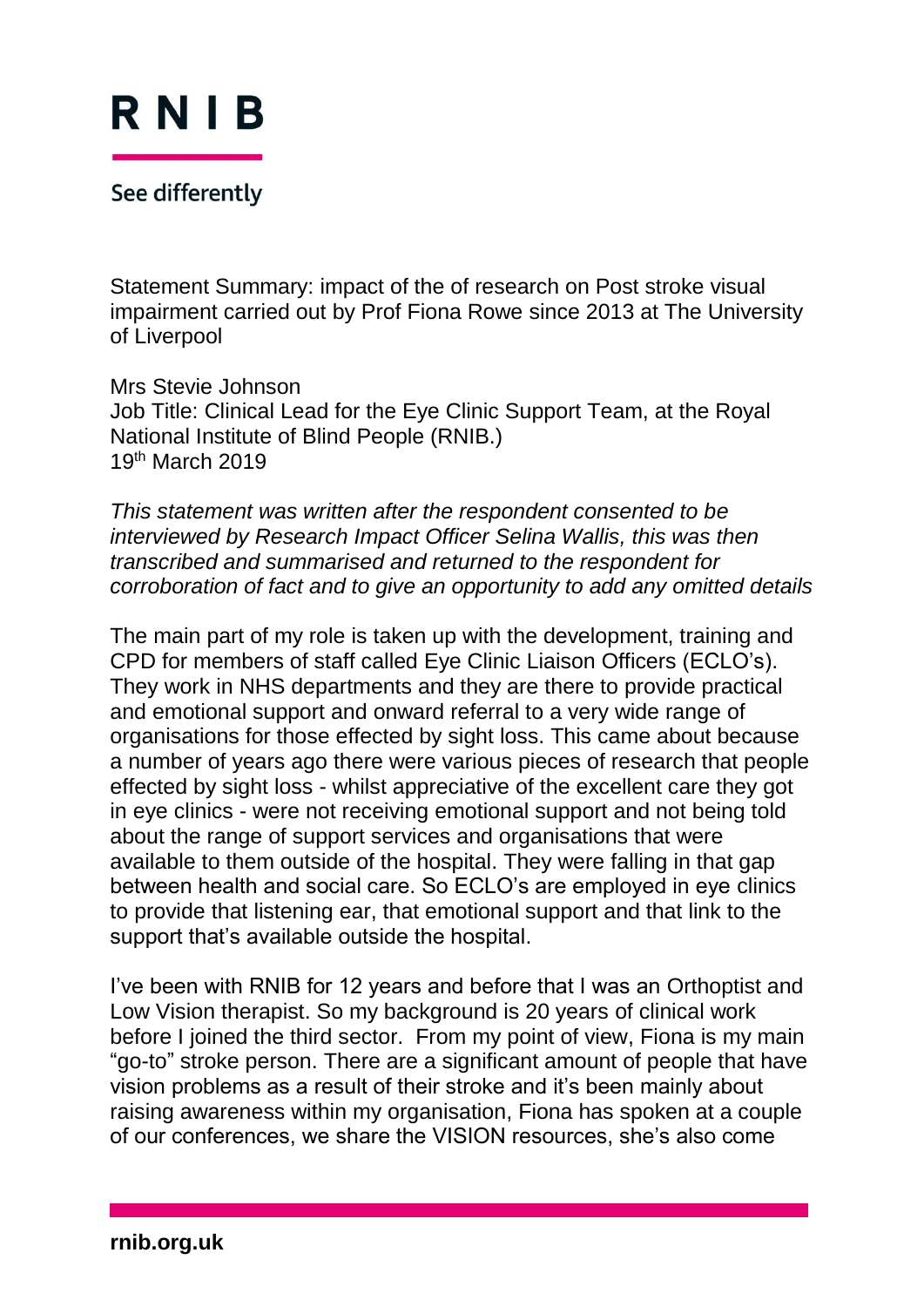and spoken to our ECLO's in the past, we've written a good practice guide on stroke.

Fiona and I met up a year ago because we wanted to share her VISION resources with our ECLO's - we have a pan-organisation email network and we plan very soon to share those resources in that way, which is an additional audience of around 400 people that will be made aware of those resources (now shared- March 2019). The way we've used them is to raise awareness and to reinforce the needs of stroke patients, with regards to access to support, so I think I would say that if we didn't have access to any of Fiona's resources, it's quite possible that ECLO's would not see so many patients that had had strokes, stroke survivors wouldn't have resources specific to them, and possibly wouldn't know that they were even there, people would slip through the net.

I rely on all of Fiona's work, her statistics; her resources are my go-to place for information about vision problems after stroke. This week I've been running the ECLO training course, which is accredited by City University, and I use her research stats when we are talking about the effects of stroke on sight.

If people are not made aware of the services available, if you have a stroke patient whose vision problems are not assessed, they won't be made aware of the support available, or not referred for rehabilitation with their local sensory team. We know people are much more likely to be depressed, isolated, at greater risk of falling and sustaining further injury, less likely to remain independent and stay in their own homes {without support}. People who are friends, families and carers are affected emotionally as well, as their lives are turned upside down, people are completely unaware of the help that's available through the sensory teams, through rehab, and that includes things like communication, daily living skills, mobility training, all of those support services are there for them, they just don't know they're there.

Fiona is who I think about straight away when we talk about a raised awareness of vision problems after stroke, and with my Orthoptic head on now, her research, nobody else has done it, there's nobody else that pops into my mind when I think about it, she's almost like a one woman crusade out there, to get that message out, her work has been incredibly important in that regard and Internationally as well. Sometimes when you look at stroke guidance you can see there are pages and pages on swallowing and mobility assessment and speech, and vision has often seemed to be missed. As an orthoptist it used to make me very cross when I saw someone post-stroke, a year, eighteen months post-stroke